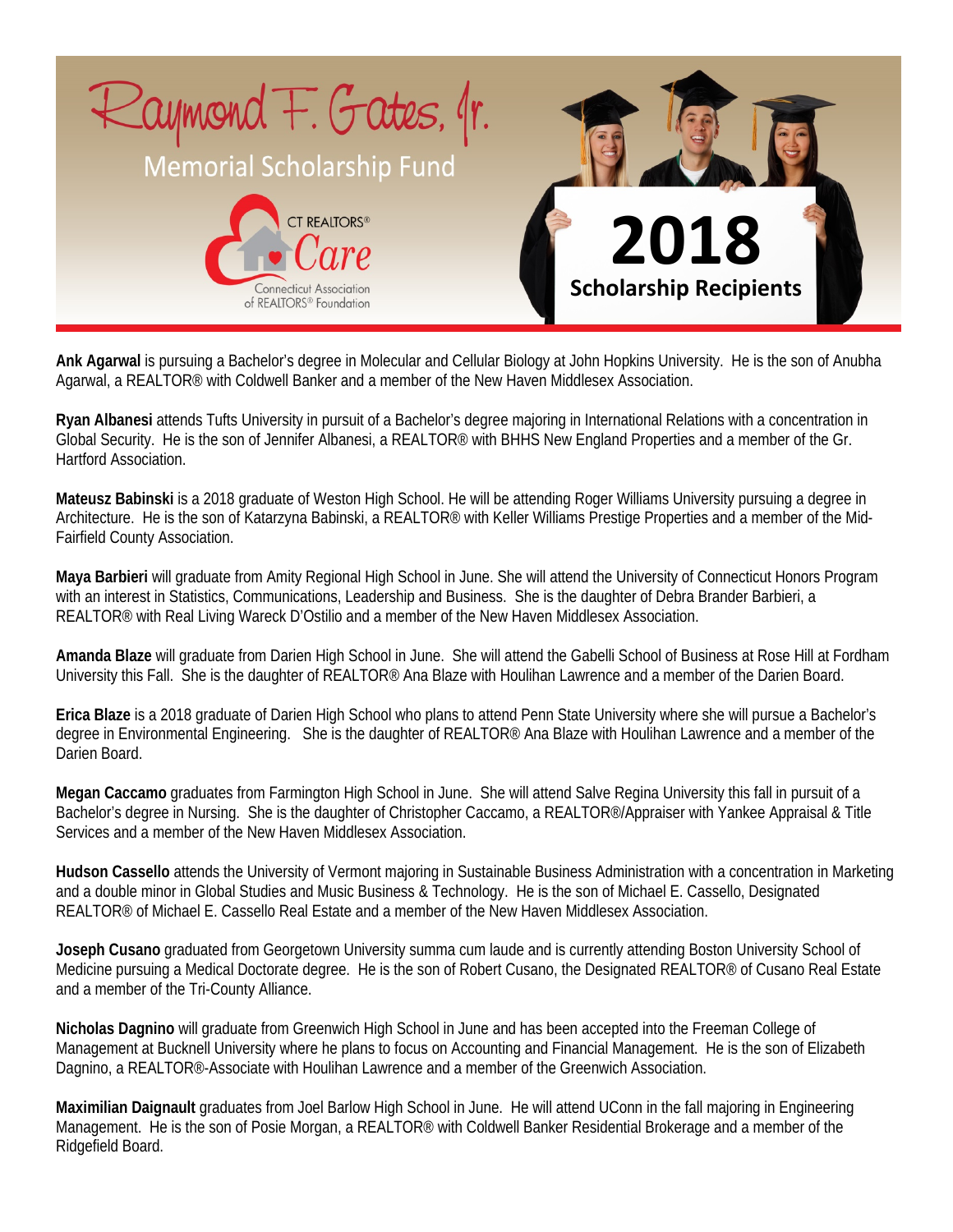**Claire Dinshaw** attends Stanford University in pursuit of her Bachelor's degree in Economics. She is the daughter of Michael Dinshaw, a REALTOR® with Coldwell Banker/Riverside and a member of the Mid-Fairfield County Association.

**Claire Domogala** is a 2015 graduate of Pomperaug High School who is pursuing a Master's degree at Jefferson (Philadelphia University and Thomas Jefferson University). Her major is Health Science with minors in Spanish and Childhood Trauma Studies. She is the daughter of Terri O'Brien, the Designated REALTOR® of DCK Realty and Design and a member of the Valley Association.

**John Dunn** will graduate from New Canaan High School in June and will attend Tisch School of the Arts at New York University in the fall where he plans to pursue a Bachelor's Degree in Film and Television Production. He is the son of REALTOR® John Dunn with Houlihan Lawrence and a member of the New Canaan Board.

**Lauren Elmasry** will graduate from Branford High School in June. She will attend the University of Maryland majoring in Chemical Engineering. She is the daughter of Marta Elmasry, a REALTOR® with Coldwell Banker Residential Brokerage and a member of the New Haven Middlesex Association.

**Julia Esposito** graduates from Lyman Hall High School in June and will attend The Culinary Institute of America majoring in Food Business Management. She is the daughter of Dawn Sullivan, a REALTOR® with Press Cuozzo and a member of the New Haven Middlesex Association.

**Tristan Filiato** will graduate from Newtown High School in June and plans to pursue a degree in economics at Connecticut College. He is the son of Catherine Filiato, a REALTOR® with BHHS New England Properties and a member of the Newtown Board.

**Ann Frances Fox** graduates from Our Lady of Mercy Lauralton Hall high school in June. She will attend the University of Virginia in the fall majoring in Biomedical Engineering. She is the daughter of Maureen Greenberg, a REALTOR® with HOUSE Real Estate and a member of the Gr. Bridgeport Board.

**Sarah Gallagher** is a graduate of Boston College who is currently attending Georgetown University's E. Walsh Graduate School of Foreign Service pursuing a Master's degree in German and European Studies with a concentration in International Relations and pursuing a graduate certificate in Diplomacy. Sarah is the daughter of Mary Ellen Gallagher, a REALTOR® with Coldwell Banker/Riverside and a member of the Mid-Fairfield County Association.

**Amanda Gervais** is a 2016 graduate of Ridgefield High School who is currently enrolled at UConn as a Finance major with a minor in Math. She is the daughter of Paul Gervais, a REALTOR<sup>®</sup> with William Pitt Sotheby's International Realty and a member of the Ridgefield Board.

**Thomas Grady** will graduate from Conard High School in June. He will be attending Trinity College in the fall to pursue a Bachelor's degree in Neuroscience/Psychology. He is the son of Brendan Grady, Designated REALTOR® of Coldwell Banker Residential Brokerage and a member of the Gr. Hartford Association.

**Jessica Hart** graduates from Middletown High School in June. She will attend Springfield College this fall to pursue a degree in Physical Therapy. She is the daughter of Kerry Hart, a REALTOR® with William Raveis Real Estate and a member of the Gr. Hartford Association.

**Justin Keith** graduates from Fairfield Prep in June. He will be attending Boston College in the fall to pursue a Bachelor's Degree in Business. He is the son of Karin Keith, a REALTOR® with BHHS New England Properties and a member of the Mid-Fairfield County Association.

**Nicole Lacasse** graduated Summa cum laude from Boston University and is a graduate student at the University of Connecticut where she is earning a Master's degree in Psychology. She is the daughter of Ernest Lacasse, a REALTOR® with Vision Real Estate and a member of the Gr. Hartford Association.

**Charles Li** is a 2018 graduate of Wilton High School pursuing a Bachelor's Degree in Aerospace Engineering/Computer Science at Georgia Tech this fall. Charles is the son of Min Lin, a REALTOR® with William Pitt Sotheby's International Realty and a member of the Mid-Fairfield County Association.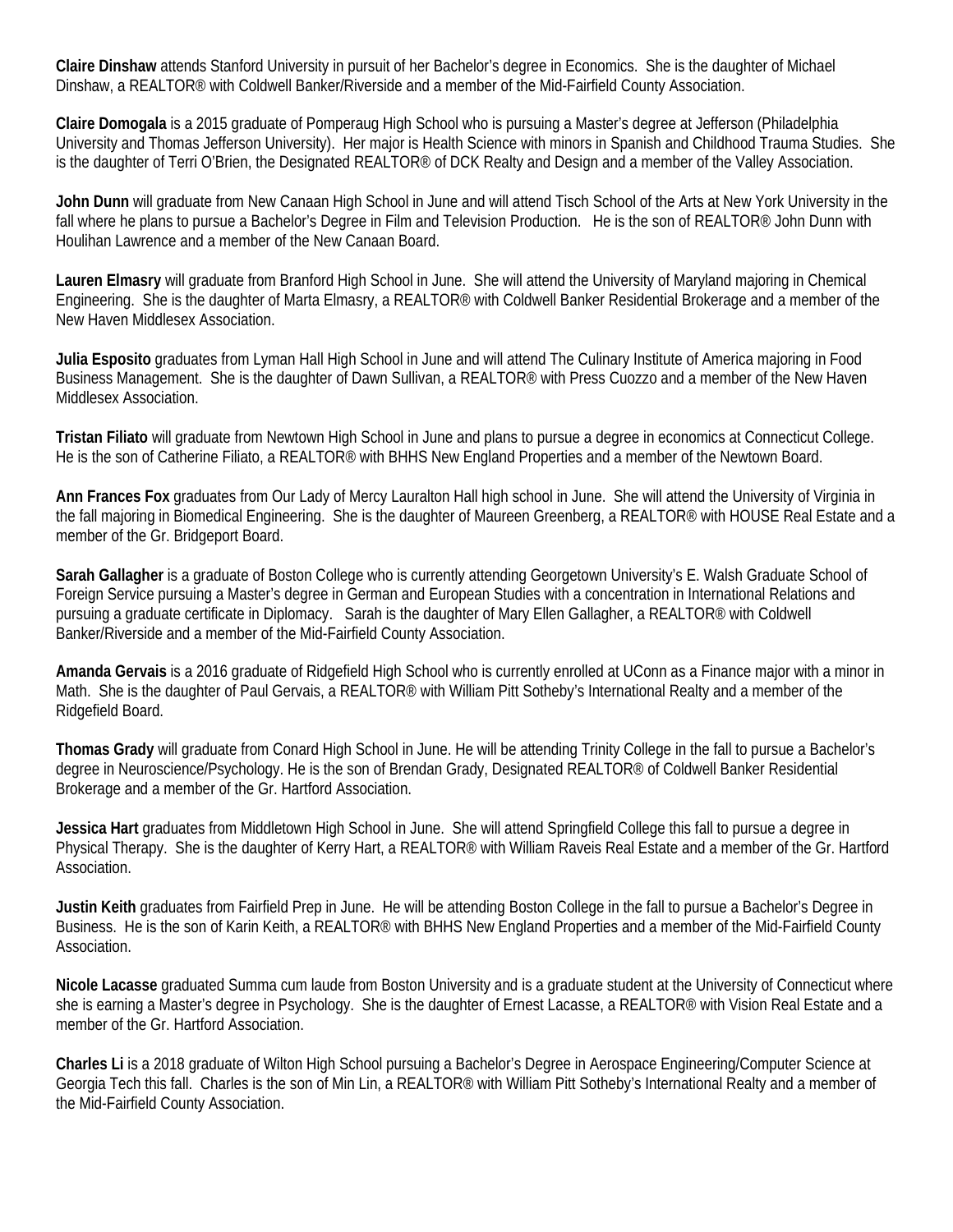**John (Carter) Matthews** is a 2018 graduate of The Gunnery who will attend Wake Forrest University this Fall to pursue a Business degree. He is the son of Pels and Stacey Matthews, both REALTORS® with William Raveis Real Estate and members of the Litchfield County/Gr. New Milford Boards.

**Marla Metevier** graduates from South Windsor High School in June. She will be attending Seton Hall University this fall in pursuit of a degree in Biology/Physical Therapy. She is the daughter of Lynne Metevier, a REALTOR® with BHHS New England Properties and a member of the Gr. Hartford Association.

**Richard Nakatsuka** will graduate from Middletown High School in June. He will attend Tufts University this fall to pursue a Bachelor's degree in Architectural Engineering. He is the son of Calvin Nakatsuka, a REALTOR® with William Raveis Real Estate and a member of the Gr. Hartford Association.

**Taylor Nowak** graduates from Granby Memorial High School in June. She will attend Worcester Polytechnic Institute in the fall to pursue a Bachelor's degree in Engineering. She is the daughter of Peter Nowak, Designated REALTOR® of Green Realty Group and a member of the Gr. Hartford Association.

**Charles Osborne** graduates from New Milford High School in June and plans to attend the University of Virginia where he will major in Engineering with a particular interest in UVA's Aerospace Engineering program. He is the son of REALTOR® Kathleen Osborne of William Raveis Real Estate and a member of the Northern Fairfield County Association.

**Jack Preston** will graduate from Joel Barlow High School in June and attend Loyola University Maryland in the fall majoring in Business Administration. He is the son of Tom Preston, a Designated REALTOR ® of RnEI Real Estate and a member of the Mid-Fairfield County Association.

**Matthew Seigel** will graduate from Cheshire High School in June and will attend Brandeis University in the fall with a focus on government or political science. He is the son of Marc Seigel, a REALTOR® with Keller Williams Realty and a member of the New Haven Middlesex Association.

**Thomas (Gib) Shea** graduates from Wooster School in June and will be attending Hobart and William Smith Colleges pursuing a Bachelor's Degree in Emergency Management/Public Health. He is the son of Caroline Shea, a REALTOR® with Camelot Real Estate and a member of the Mid-Fairfield County Association.

**Chloe Toutain** graduates from Conard High School this June. She will attend Northeastern University this fall to work towards a Bachelor's degree in Bio-engineering/Mechanical Engineering. She is the daughter of Leslie Toutain, a REALTOR® with BHHS New England Properties and a member of the Gr. Hartford Association.

**Alexandra Wagner** is currently attending St. Lawrence University with a double major in Physics and Mathematics. She is the daughter of Susan Wagner, a REALTOR® with Coldwell Banker and a member of the New Haven Middlesex Association.

**Aidan Williams** will graduate from Ridgefield High School next month and plans to attend McGill University to pursue a Bachelor's degree in Engineering. He is the son of Jana Williams, a REALTOR® with Neumann Real Estate and a member of the Ridgefield Board.

**Ryan Williams** is a 2018 Newtown High School graduate. He will attend Miami University in the fall majoring in Biology. Ryan is the son of REALTOR® Suzanne Williams with BHHS New England Properties and a member of the Ridgefield Board.

**John Woolley** will graduate from Rocky Hill High School this June. He will pursue a Bachelor's degree in Government/Political Science this fall at Georgetown University. He is the son of Karen Woolley, a REALTOR® with Agnelli Real Estate and a member of the Gr. Hartford Association.

**Nichole Zalewski** graduates from Vinal Technical High School in June and will be attending Utica College to work on a Bachelor's degree in Construction Management. She is the daughter of Cheryl Zalewski, a REALTOR® with Hagel & Associates Real Estate Company and a member of the Gr. Hartford Association.